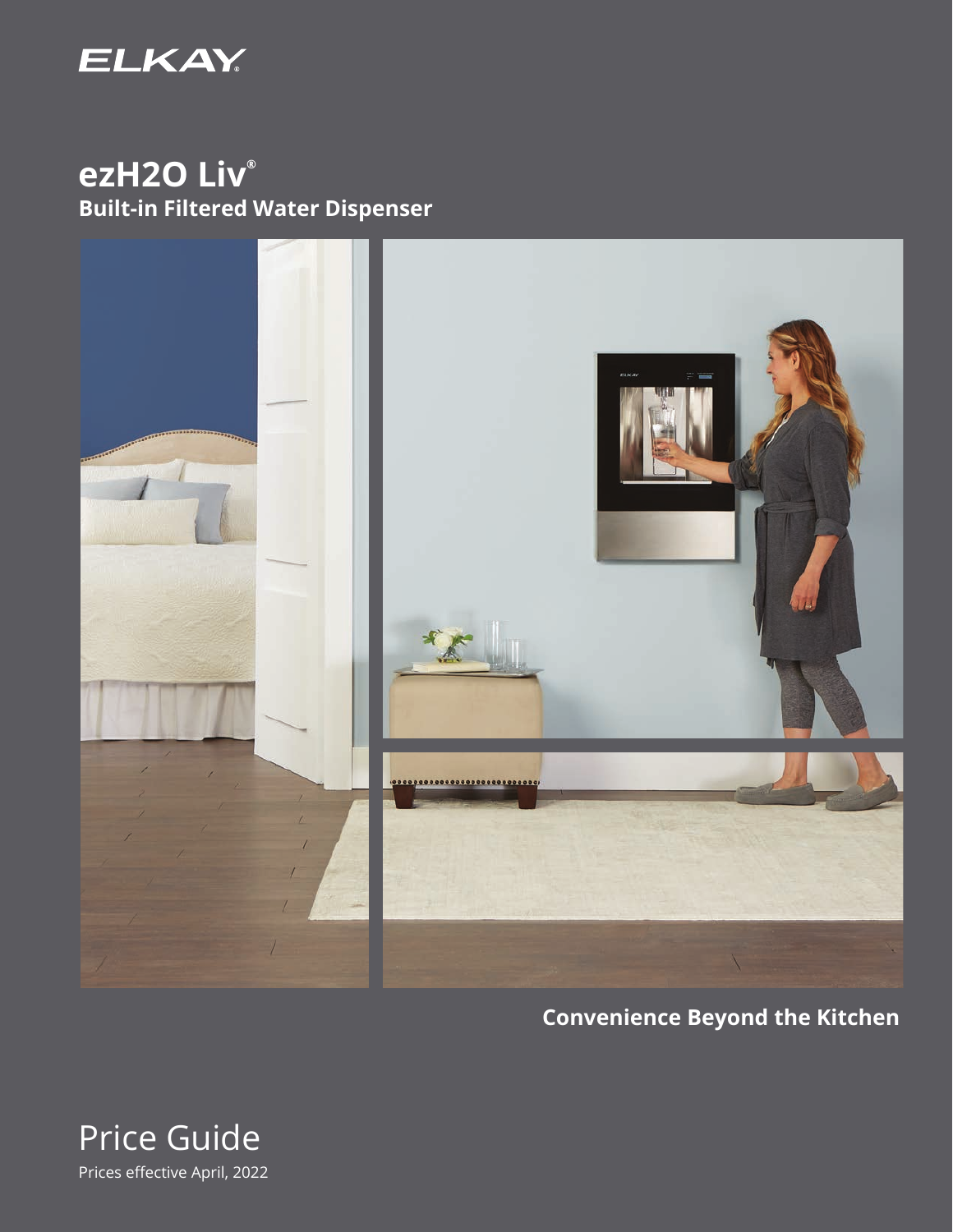| <b>Built-in Filtered Water Dispensers &amp;</b> |                   |          |         |         |             |             | <b>Glass Color</b> |  |
|-------------------------------------------------|-------------------|----------|---------|---------|-------------|-------------|--------------------|--|
| Model                                           | <b>List Price</b> | Filtered | Ambient | Chilled | Chilled GPH | Aspen White | Midnight           |  |
| LBWD00BKC                                       | \$1,742.00        |          |         |         |             |             |                    |  |
| LBWD00WHC                                       | \$1,742.00        |          |         |         |             |             |                    |  |
| LBWD06BKK $\blacktriangledown$                  | \$2,661.00        |          |         |         | 1.5         |             |                    |  |
| LBWD06WHK ▼                                     | \$2,661.00        |          |         |         | 1.5         |             |                    |  |

Prices are subject to change.  $\blacktriangledown$  Ships in multiple boxes. ezH2O Liv is for indoor use only.

1 | elkay.com/ezH2O-Liv elkay.com/ezH2O-Liv | 2

### **ezH2O Liv**

It's the first built-in filtered water dispenser engineered for the home! Designed to seamlessly fit any space, it's a sleek, convenient addition to any room, from your entertaining space to the master suite, and even the kitchen.



#### **Optional Accessories**

| <b>FRF750</b> |  |
|---------------|--|
| AP99          |  |
| PM3           |  |

WaterSentry® Plus Residential Replacement Filter \$75.00 Access Panel 9" x 9" x 6"  $$181.00$ PM3 Chiller Shelf 20" x 11" x 9-1/4" \$440.00

LBWD00BKC LBWD00WHC LBWD06BKK LBWD06WHK

#### **Filtered Water**

# $O$   $\oslash$   $\otimes$ **Filter Status Lights**

Filter is tested and certified to NSF standards to reduce lead and other harmful contaminants, for added assurance of healthier, great-tasting water.



### **Safety Lock**

Optional setting prevents unsupervised use; ideal for families with small children or pets.

# **Bottles Saved**

Backlit LED Green Ticker**™** counts the number of disposable, singleuse plastic bottles served without the plastic bottle waste.







Fits within the width and depth of two standard wall studs. Includes drip tray with optional drain connection; can connect into existing water line.



Colorful lights indicate when filter needs changing so you always know you're getting filtered water.





#### **Models Colors**